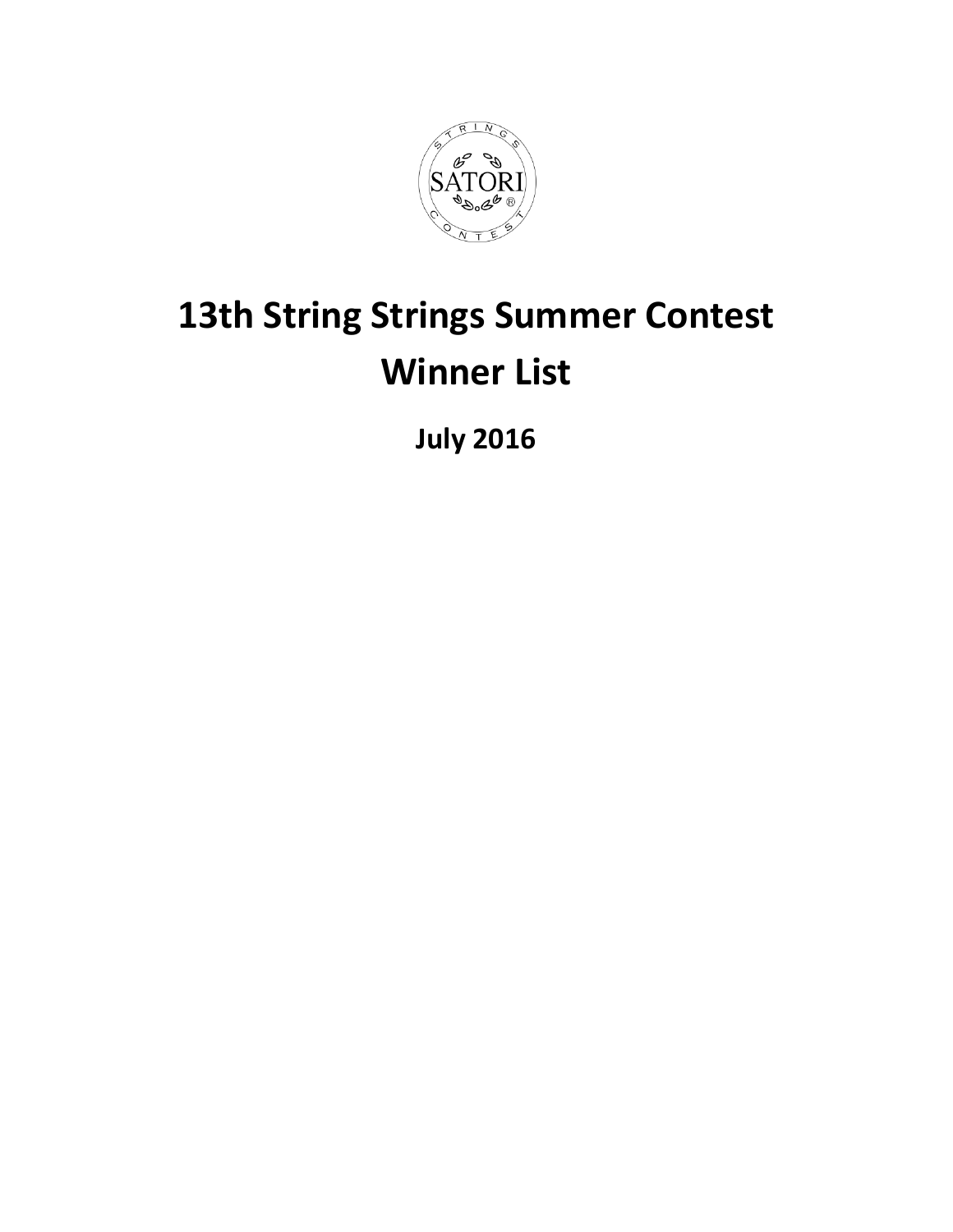#### **Grand Prize Concert**

# **String Categories**

| <b>Grand Prize Winners</b>   | Age | <b>Strings Category</b>             |
|------------------------------|-----|-------------------------------------|
| Anson Fong                   | 8   | Age 9 Year old or under for strings |
| Mana Tatsuki                 | 11  | Age 10 - 12                         |
| Rey Kao                      | 12  | Age 10 - 12                         |
| Megan Martono / John Cho     | 14  | Age 13 - 15                         |
| Sudi Feng                    | 13  | Age 13 - 15                         |
| Stephan Yang / Alex Hwang    | 15  | Age $13 - 15$                       |
| Kelly Huang                  | 16  | Age 16 or older division            |
| Zhihao Yu                    | 17  | Age 16 or older division            |
| <b>Grand Prize Winners</b>   | Age | <b>Ensemble Category</b>            |
| Elliot Kim / Priscilla Kim   | 15  |                                     |
| George Daghlian / Saren      | 15  |                                     |
| Daghlian / Patill Daghlian   |     |                                     |
| Grace Moore / Silvia Huang / | 17  |                                     |
| Janell Lo                    |     |                                     |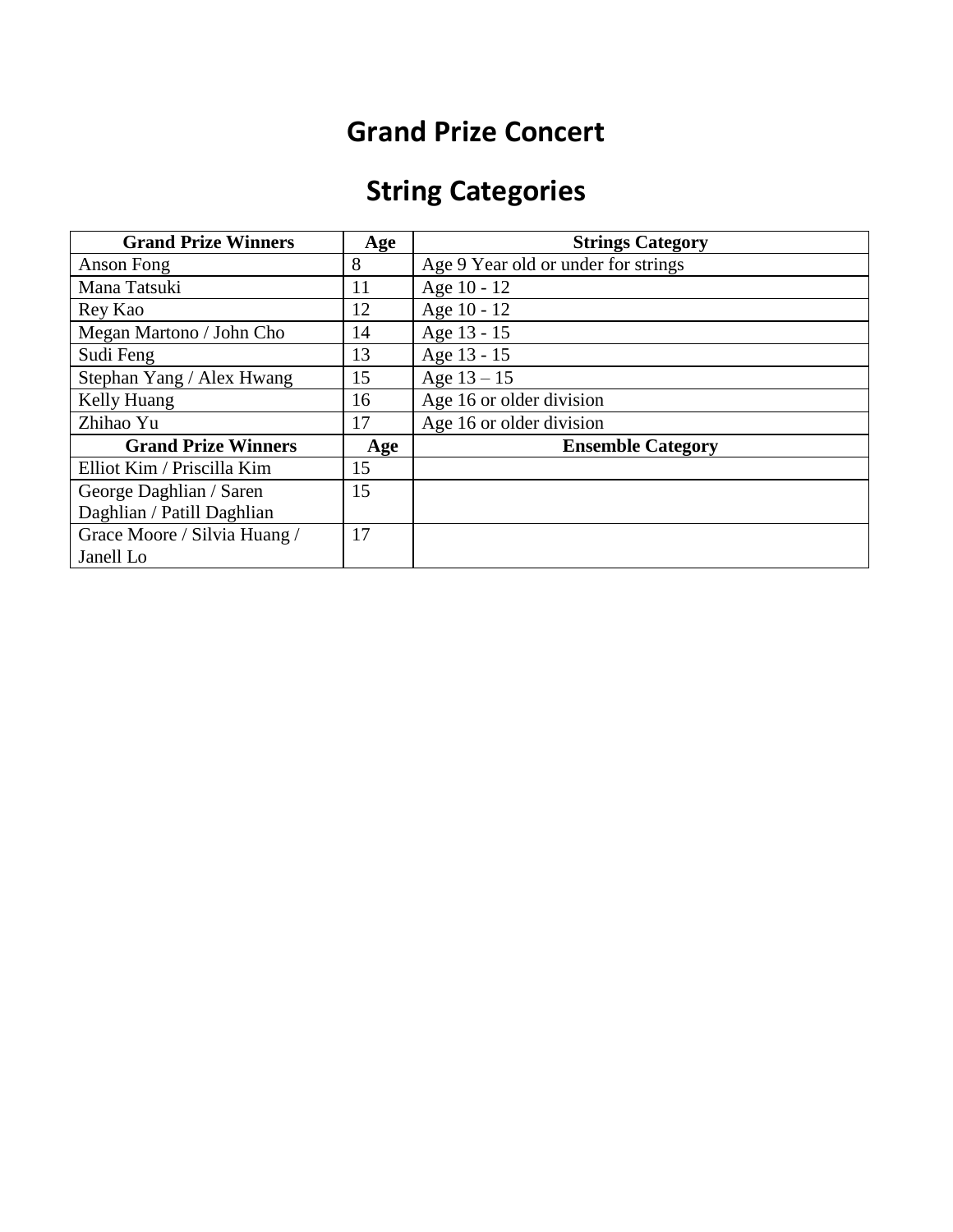# **Prodigy Categories**

| <b>First Place Winner</b> |                         |
|---------------------------|-------------------------|
| <b>Category No</b>        | <b>Name</b>             |
| VA/PC19                   | Charlotte Van Houten    |
| VC/P15                    | Elliot Kim              |
| VC/P15                    | Kyung Hwan (Alex) Hwang |
| VC/PB3                    | Kyung Hwan (Alex) Hwang |
| VC/PC15                   | Priscilla Kim           |
| VN/P12                    | Corey Sy                |
| VN/P12                    | Rey Kao                 |
| VN/P15                    | Saren Daghlian          |
| <b>VN/P19</b>             | <b>Grace Moore</b>      |
| VN/PC15                   | Megan Martono           |
| VN/PC15                   | Sudi Feng               |
| VN/PC19                   | Jeffrey Wu              |

| <b>Second Place Winner</b> |                 |
|----------------------------|-----------------|
| <b>Category No</b>         | <b>Name</b>     |
| VA/P15                     | Caleb Cheung    |
| VC/P19                     | Jin Hyung Chung |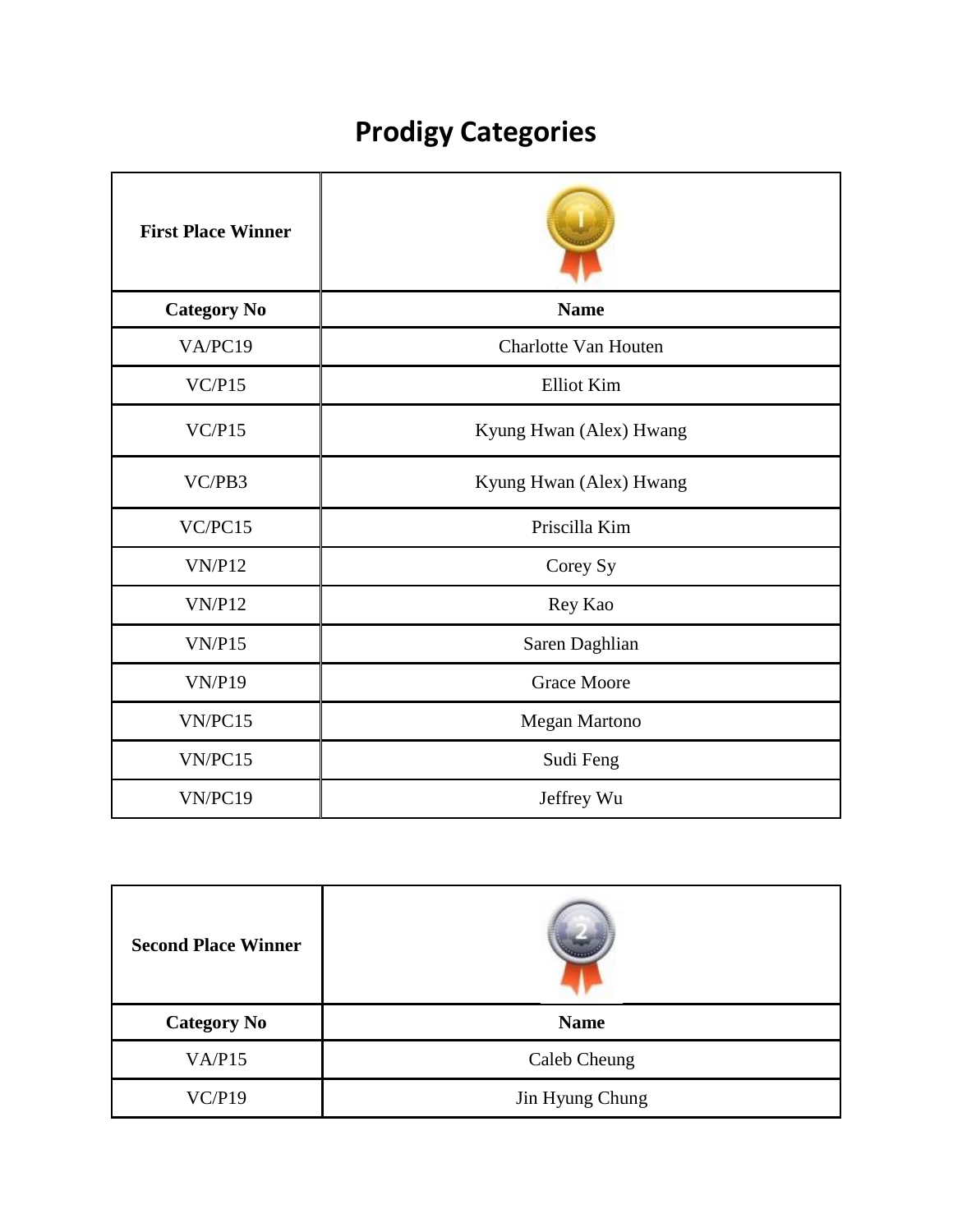| VC/PC15 | <b>Stephen Yang</b> |
|---------|---------------------|
| VN/P15  | Matthew Yee         |
| VN/P16  | Kelly Huang         |

| <b>Third Place Winner</b> |                         |
|---------------------------|-------------------------|
| <b>Category No</b>        | <b>Name</b>             |
| VA/P15                    | Christopher Yang        |
| VC/P15                    | Darren Jiang            |
| VC/PC15                   | Clair Jang              |
| VC/PC15                   | Kyung Hwan (Alex) Hwang |
| VN/P15                    | Bryan Sy                |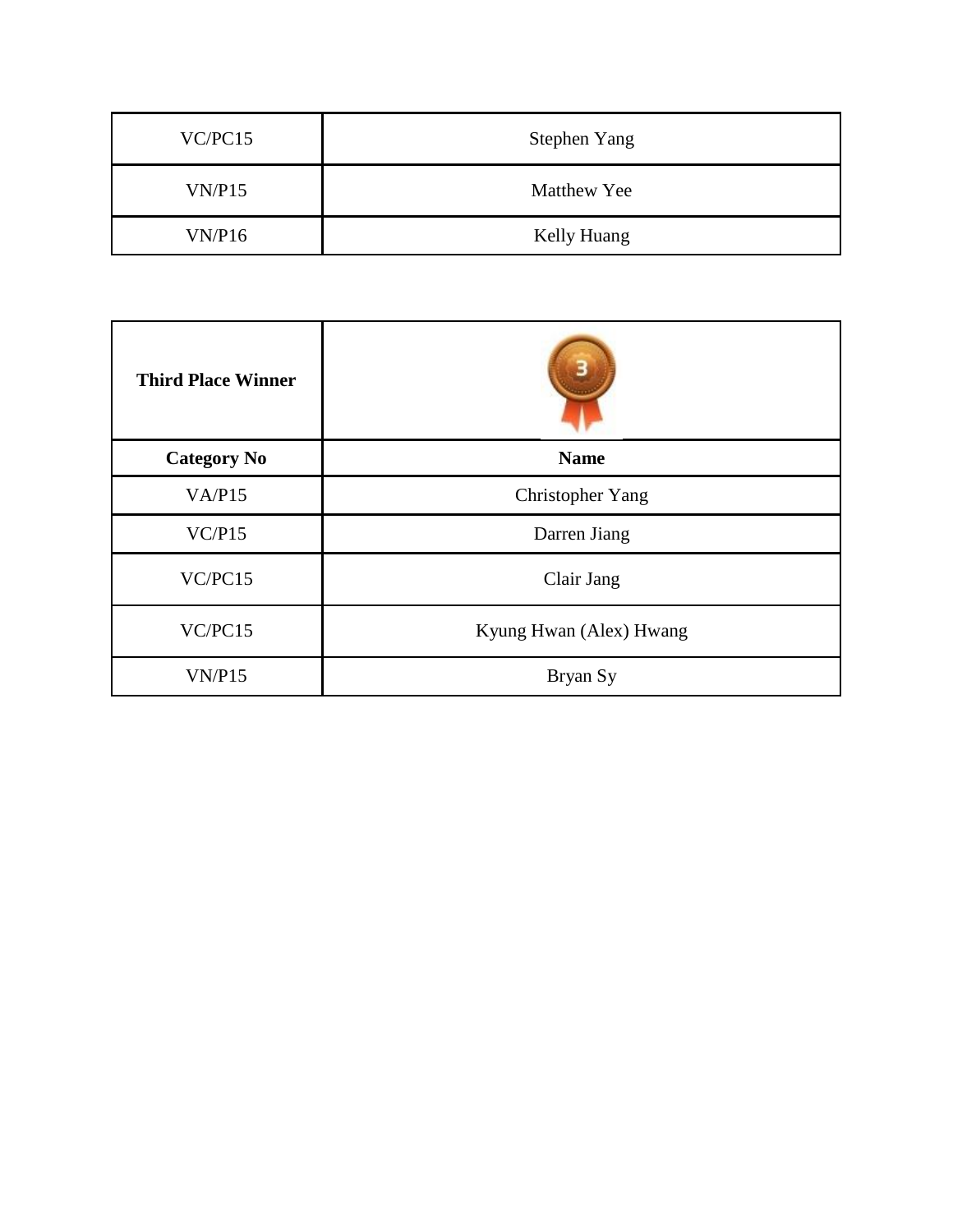# **Open Category**

| <b>First Place Winner</b> |                                                    |
|---------------------------|----------------------------------------------------|
| <b>Category</b>           | <b>Name</b>                                        |
| <b>EM/O19</b>             | George Daghlian / Saren Daghlian / Patill Daghlian |
| PT/O13                    | Michelle Wong / Edmund Wong / Bernard Sheng        |
| PT/O19                    | Jeffrey Wu / William Castro / Caleb Cheung         |
| SD/O16                    | Priscilla Kim / Elliot Kim                         |
| ST/O19                    | Grace Moore / Silvia Huang / Jannell Lo            |
| VA/B15                    | Hannah Zhang                                       |
| VA/B8                     | Samuel Tatsuki                                     |
| VA/B9                     | Sharani Bhattacharya                               |
| <b>VA/O15</b>             | Hannah Zhang                                       |
| <b>VA/O16</b>             | Christine Lin                                      |
| <b>VA/O19</b>             | Andy Kunwoo Lee                                    |
| VC/B12                    | Isaac Liu                                          |
| VC/O12                    | Isaac Liu                                          |
| VC/O15                    | Kevin Choi                                         |
| VC/O15                    | Phillip Suwandi                                    |
| VC/O15                    | Soomin Kwon                                        |
| VN/B13                    | Vera Hong                                          |
| VN/B17                    | Younghu Park                                       |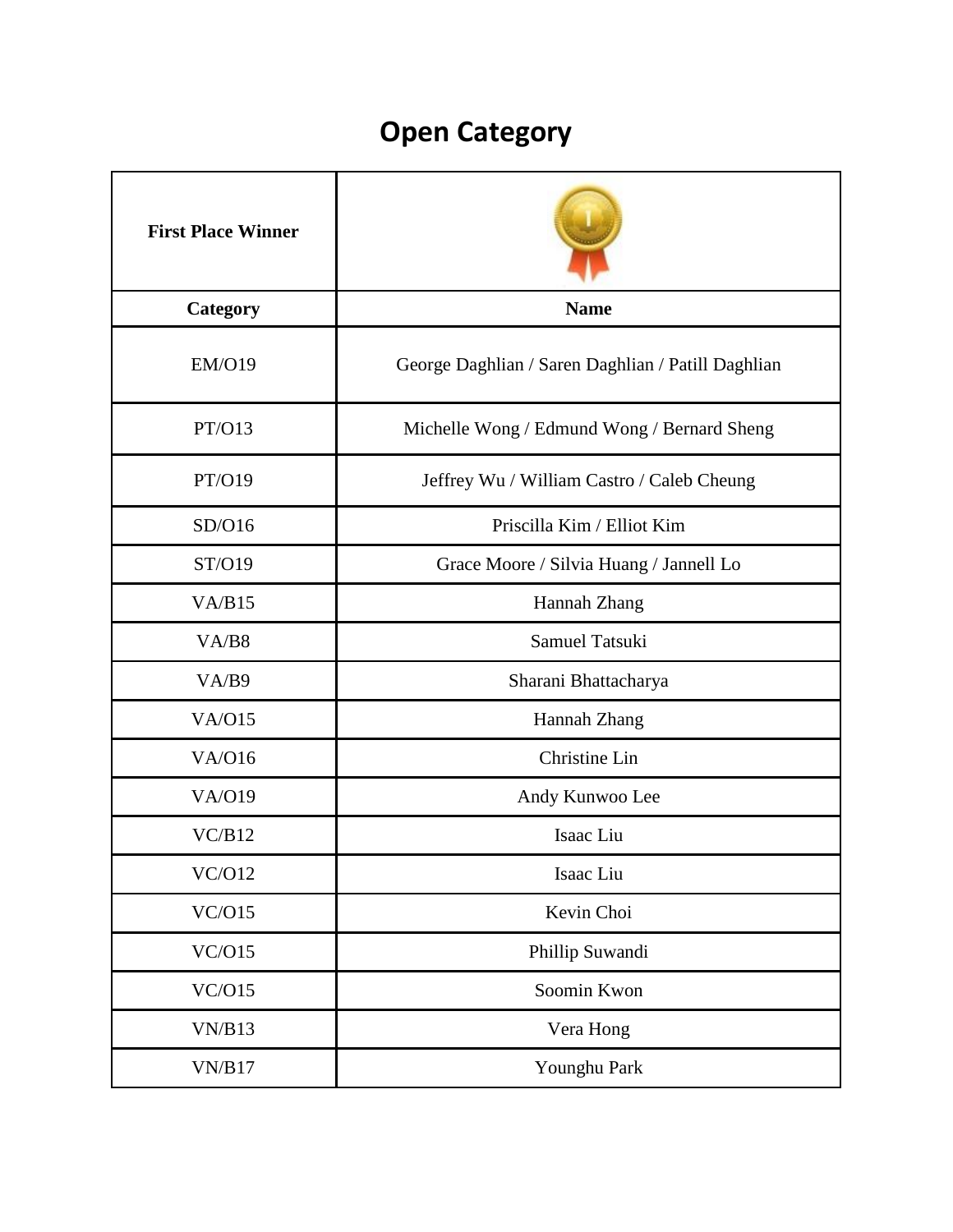| <b>VN/O10</b>              | Ethan Lin                             |
|----------------------------|---------------------------------------|
| <b>VN/O10</b>              | Rey Kao                               |
| <b>VN/O11</b>              | Mana Tatsuki                          |
| <b>VN/O12</b>              | William Suwandi                       |
| <b>VN/O13</b>              | Saren Daghlian                        |
| <b>VN/O13</b>              | Sudi Feng                             |
| <b>VN/O14</b>              | John Cho                              |
| <b>VN/O15</b>              | Jullian Pepito                        |
| <b>VN/O17</b>              | <b>Grace Moore</b>                    |
| <b>VN/O17</b>              | Zhihao Yu                             |
| VN/O7                      | Sofia Alexandrakis                    |
| VN/O8                      | <b>Anson Fong</b>                     |
| <b>Second Place Winner</b> |                                       |
| Category                   | Name                                  |
| PT/O16                     | Chloe Harsojo / Sophia Jin / Eric Lim |
| VA/B12                     | Tommy An                              |
| VA/O15                     | <b>Eugene Rhee</b>                    |
| <b>VA/O16</b>              | Camille Lin                           |
| VA/O19                     | Kristin Liu                           |
| VC/B15                     | Judith No                             |
| VC/O15                     | <b>Edmund Wong</b>                    |
| VC/O15                     |                                       |
|                            | Nathan Kuo                            |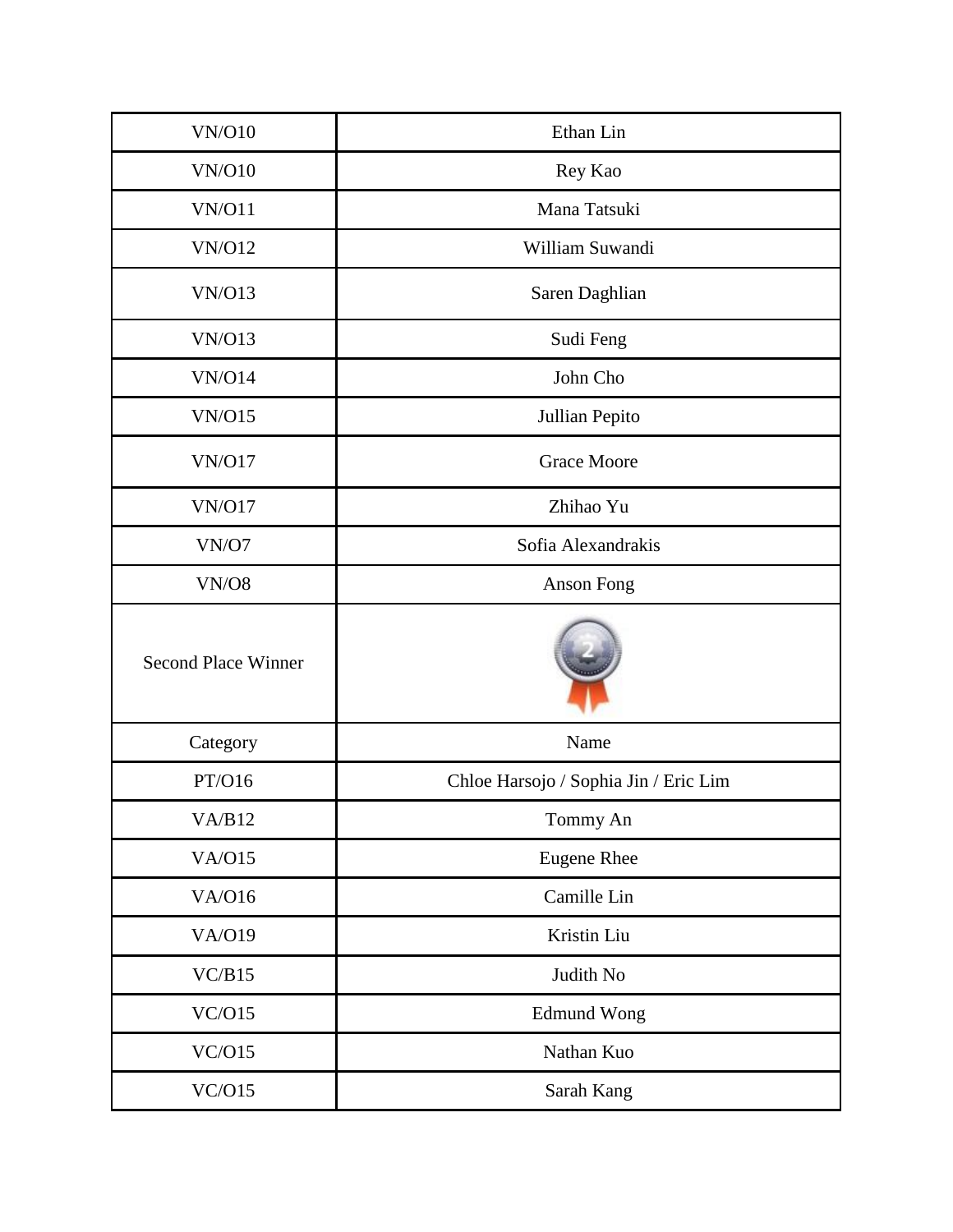| VN/B10             | Lillian Feng                 |
|--------------------|------------------------------|
| VN/B11             | <b>Shannon Cheng</b>         |
| VN/B13             | Charis Cheung                |
| VN/B14             | David Zhu                    |
| VN/B15             | Gary Ong                     |
| VN/B15             | Sunny Jang                   |
| <b>VN/O10</b>      | Miyako Kato                  |
| <b>VN/O12</b>      | Dustin Huang                 |
| <b>VN/O13</b>      | Emily Jin                    |
| <b>VN/O13</b>      | Vera Hong                    |
| <b>VN/O14</b>      | <b>Shalome Chae</b>          |
| VN/O15             | Donghwan Yi                  |
| VN/O15             | Erin Han                     |
| <b>VN/O17</b>      | Wendy Chiyun Liu             |
| VN/O7              | Claire Lee                   |
| <b>VN/O9</b>       | Charles Pei                  |
| VN/OC15            | <b>Albert Yeung</b>          |
| VN/OD13            | Bryan Sy / Corey Sy          |
| VN/OS19            | Jannell Lo                   |
| Third Place Winner |                              |
| Category           | Name                         |
| SD/O16             | Charis Cheung / Caleb Cheung |
| VC/O15             | <b>Emily Kang</b>            |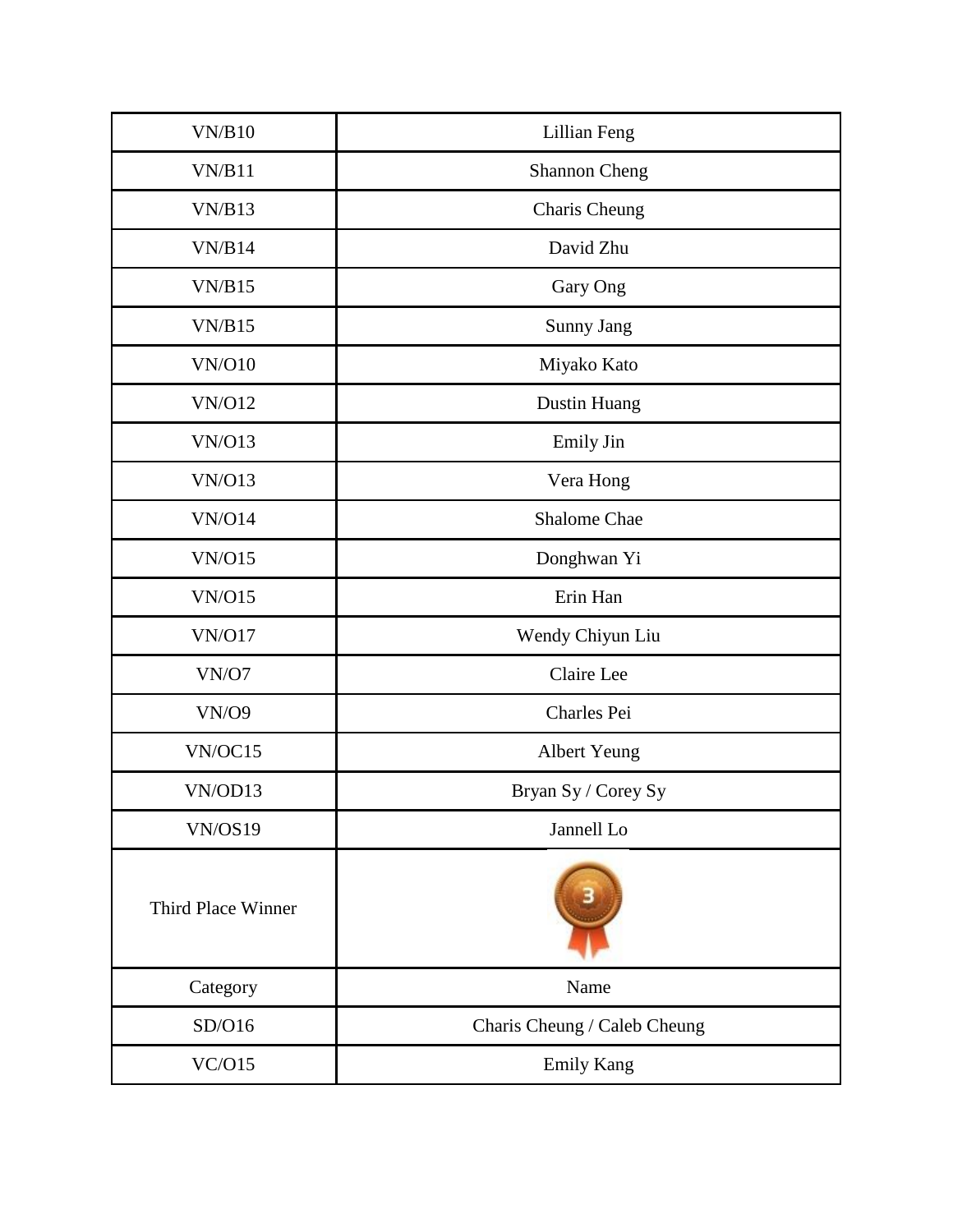| VC/O15        | Judith No         |
|---------------|-------------------|
| VN/B16        | Melody Loi        |
| VN/O13        | Daniel Chou       |
| VN/O13        | Yoshifumi Miki    |
| VN/O15        | Sunny Jang        |
| <b>VN/O17</b> | <b>Jason Kang</b> |
| <b>VN/O17</b> | David Son         |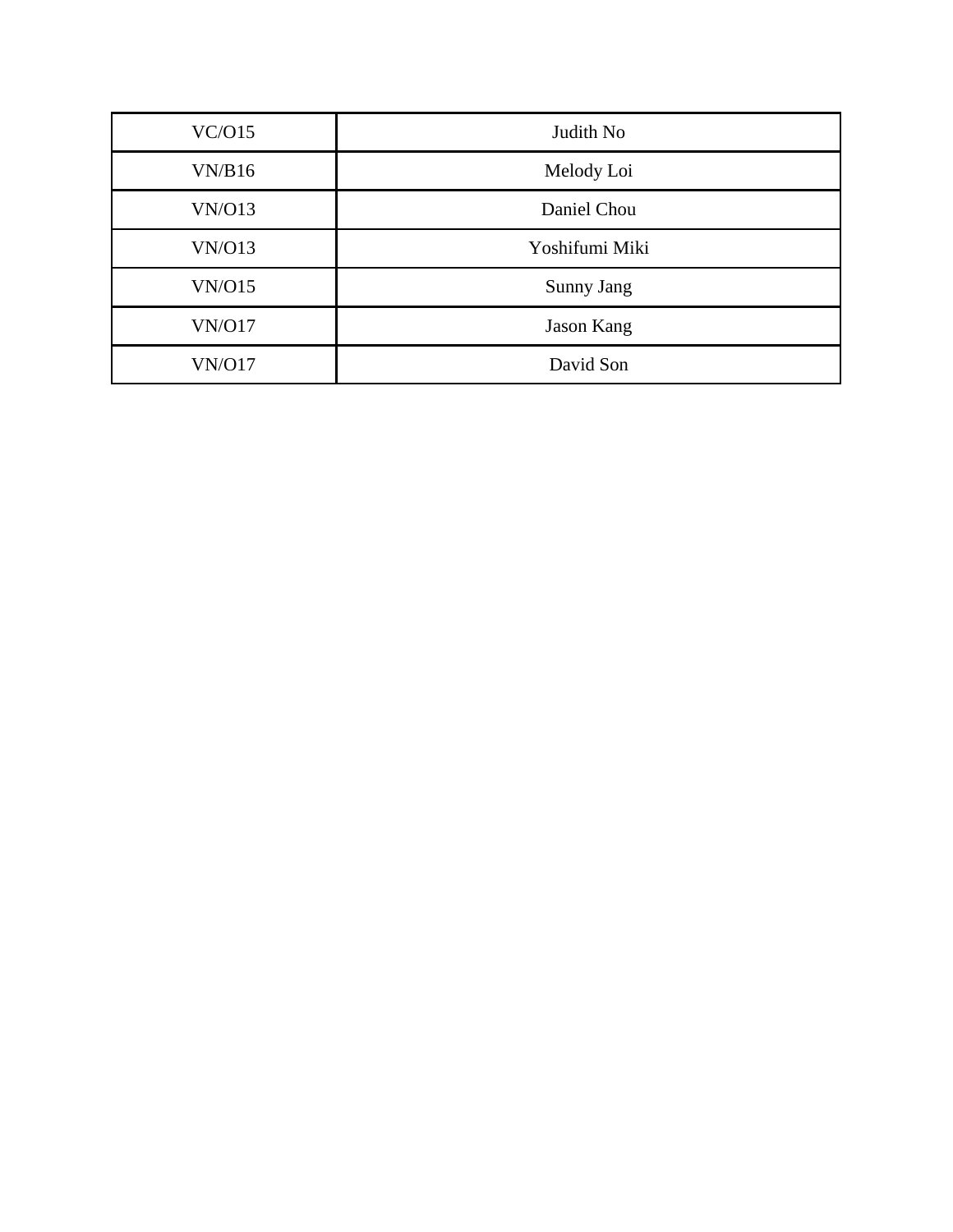# **All Qualified Categories**

| <b>First Place Winner</b> |                   |
|---------------------------|-------------------|
| <b>Category No</b>        | <b>Name</b>       |
| VA/E15                    | Christian Chae    |
| <b>VA/Q12</b>             | Rui Dennis        |
| VA/Q19                    | Kristin Liu       |
| VC/E12                    | Lauren Cho        |
| VC/ES                     | Lynn Yoon         |
| VC/EB/12                  | Priscilla J. Lee  |
| VC/EB9                    | Robin H. Kim      |
| VC/J11                    | Lauren Kim        |
| VC/J12                    | Gina Lee          |
| VC/J12a                   | Nathan C. Park    |
| VC/J15                    | Candice Oh        |
| VC/J15a                   | David Nam         |
| VC/J19                    | Kimberly Yoo      |
| VC/J9                     | Ian Park          |
| VC/JB19                   | Kimberly Yoo      |
| VC/Q15                    | <b>Emily Kang</b> |
| <b>VC/Q19</b>             | Alice Park        |
| VC/QB15                   | Darren Jiang      |
| VN/E10                    | David Namhuyk Lee |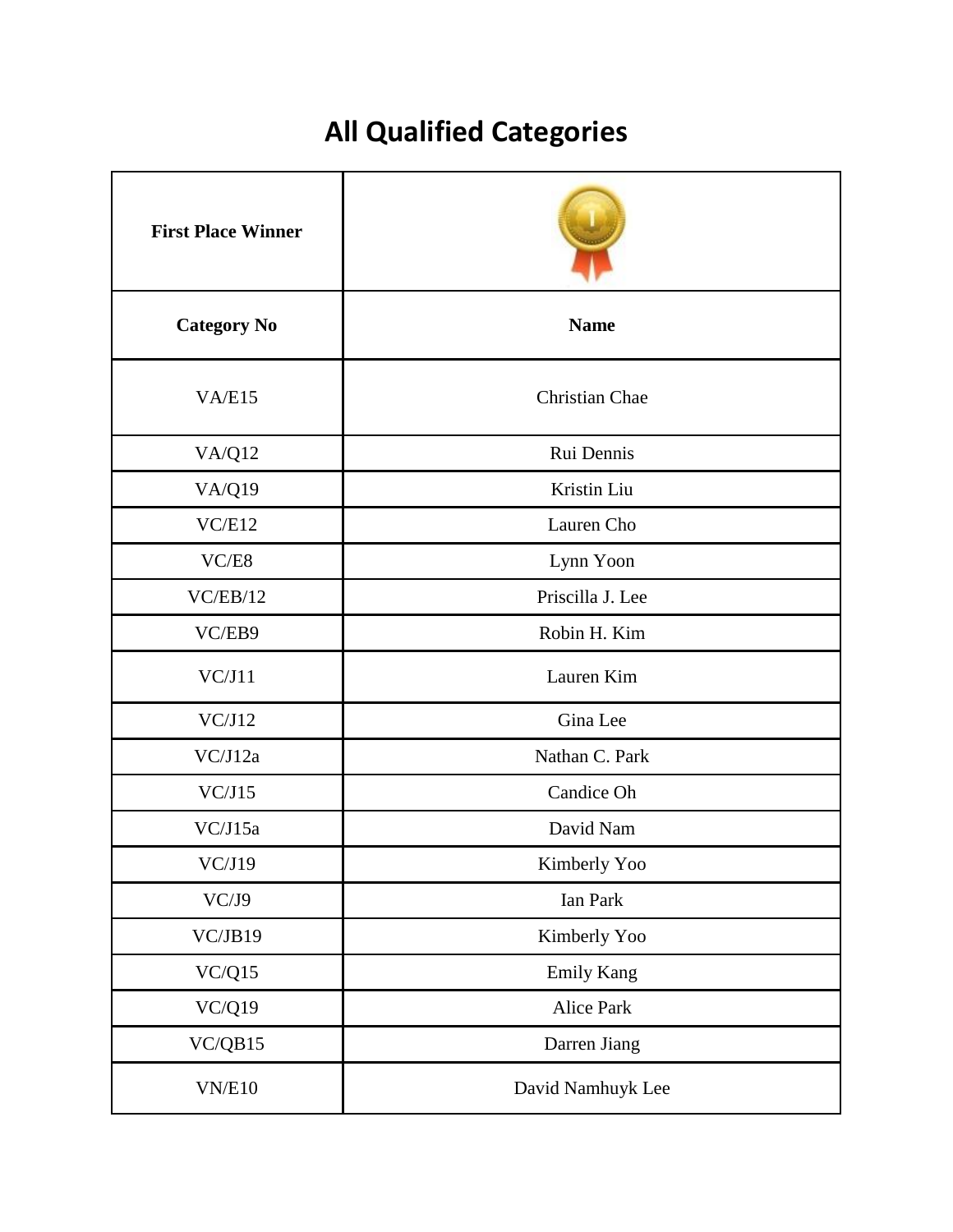| VN/E11  | Vivien Chen        |
|---------|--------------------|
| VN/E7   | Chloe Woo          |
| VN/E7   | Jake Lo            |
| VN/E7   | Sophia Minsuh Lim  |
| VN/E7a  | Christine Han      |
| VN/E8   | Colette Mijin Park |
| VN/E8a  | Victoria Chen      |
| VN/E9   | Hanna Kim          |
| VN/E9   | Lucy Woo           |
| VN/E9   | Valerie Chen       |
| VN/E9a  | Ephraim Sunha Yu   |
| VN/E9a  | Sean Jinho Kim     |
| VN/EB11 | Jasmine Chao       |
| VN/J10  | Angela Hernandez   |
| VN/J10  | Danielle Tsai      |
| VN/J10  | Jeffery Lin        |
| VN/J11  | Katie Chung        |
| VN/J11a | Jason Chen         |
| VN/J12  | Alice Park         |
| VN/J12  | Joseph Yu          |
| VN/J13  | Yeonwoo Chu        |
| VN/J14  | Allison Jeemin Kim |
| VN/J14  | Ethan Wang         |
| VN/J15  | Ariana Caguioa     |
| VN/J7   | Anna Rosenblatt    |
| VN/J7   | Rowen Lee          |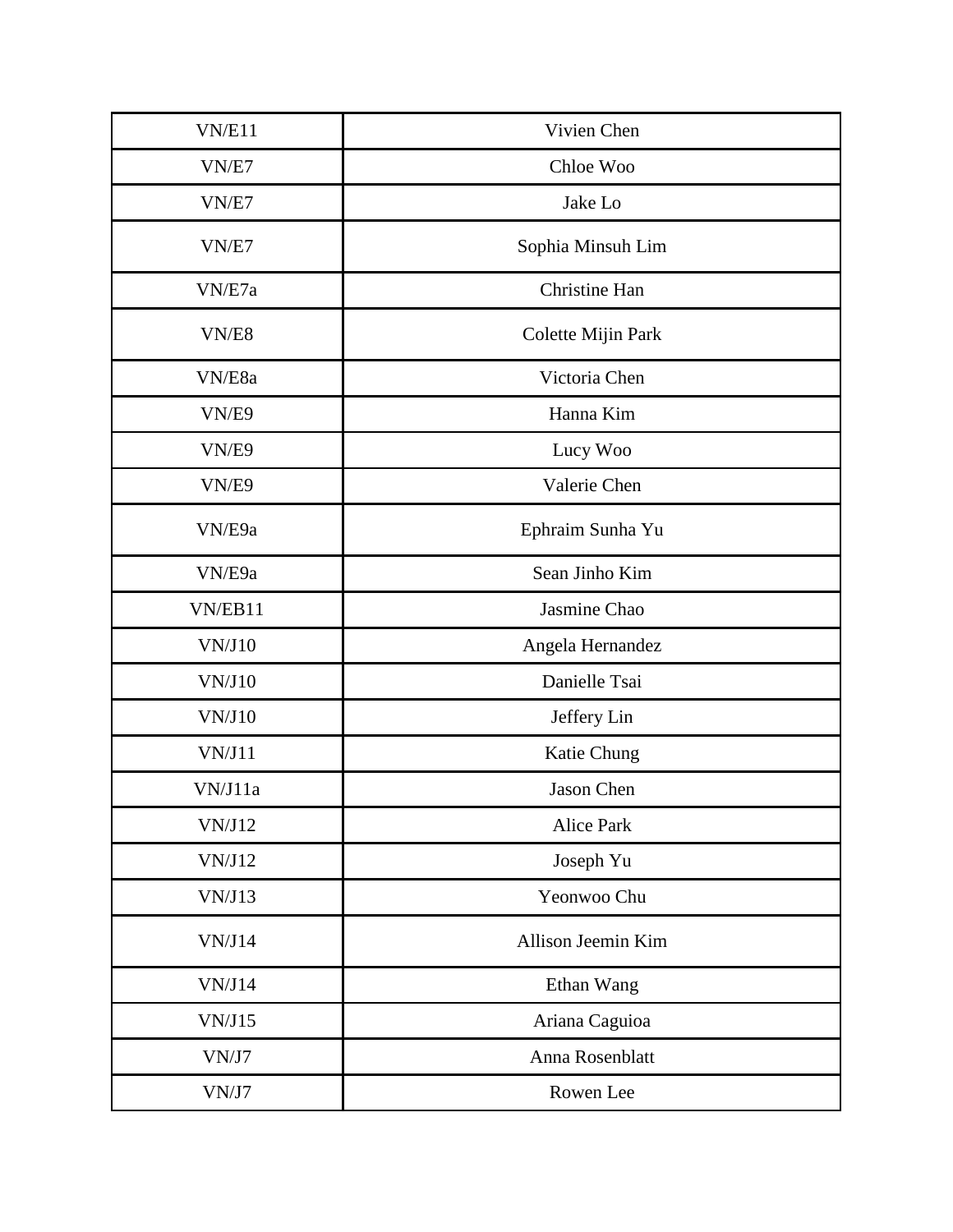| VN/J8                                                  | Lena Kim                                        |
|--------------------------------------------------------|-------------------------------------------------|
| VN/J8a                                                 | Joshua Chae                                     |
| VN/J8a                                                 | <b>Robert Sturdevant</b>                        |
| VN/J9                                                  | <b>Allison Wang</b>                             |
| VN/J9                                                  | Lucas Nguyen                                    |
| VN/J9                                                  | Madeline Son                                    |
| VN/JB10                                                | Angela Hernandez                                |
| VN/JB10                                                | <b>Esther Jang</b>                              |
| VN/JB9                                                 | Madeline Son                                    |
| <b>VN/Q10</b>                                          | Lauren Kim                                      |
| <b>VN/Q11</b>                                          | <b>Erica Delos Santos</b>                       |
| <b>VN/Q12</b>                                          | Ian Donghyun Shin                               |
| <b>VN/Q17</b>                                          | Younghu Park                                    |
| <b>VN/Q19</b>                                          | <b>Edward Lau</b>                               |
| $\ensuremath{\text{VN}}\xspace/\ensuremath{\text{Q}}8$ | Andrea Zheng                                    |
| VN/QD10                                                | Madeline Son / Angela Hernandez                 |
| <b>Second Place Winner</b>                             |                                                 |
| Category No                                            | Name                                            |
| SQ/Q13                                                 | Al Wen / Andrea Zheng / Eyla Najafi / Arwen Wen |
| VA/J15                                                 | Christopher Paik                                |
| VA/J19                                                 | Catherine Li                                    |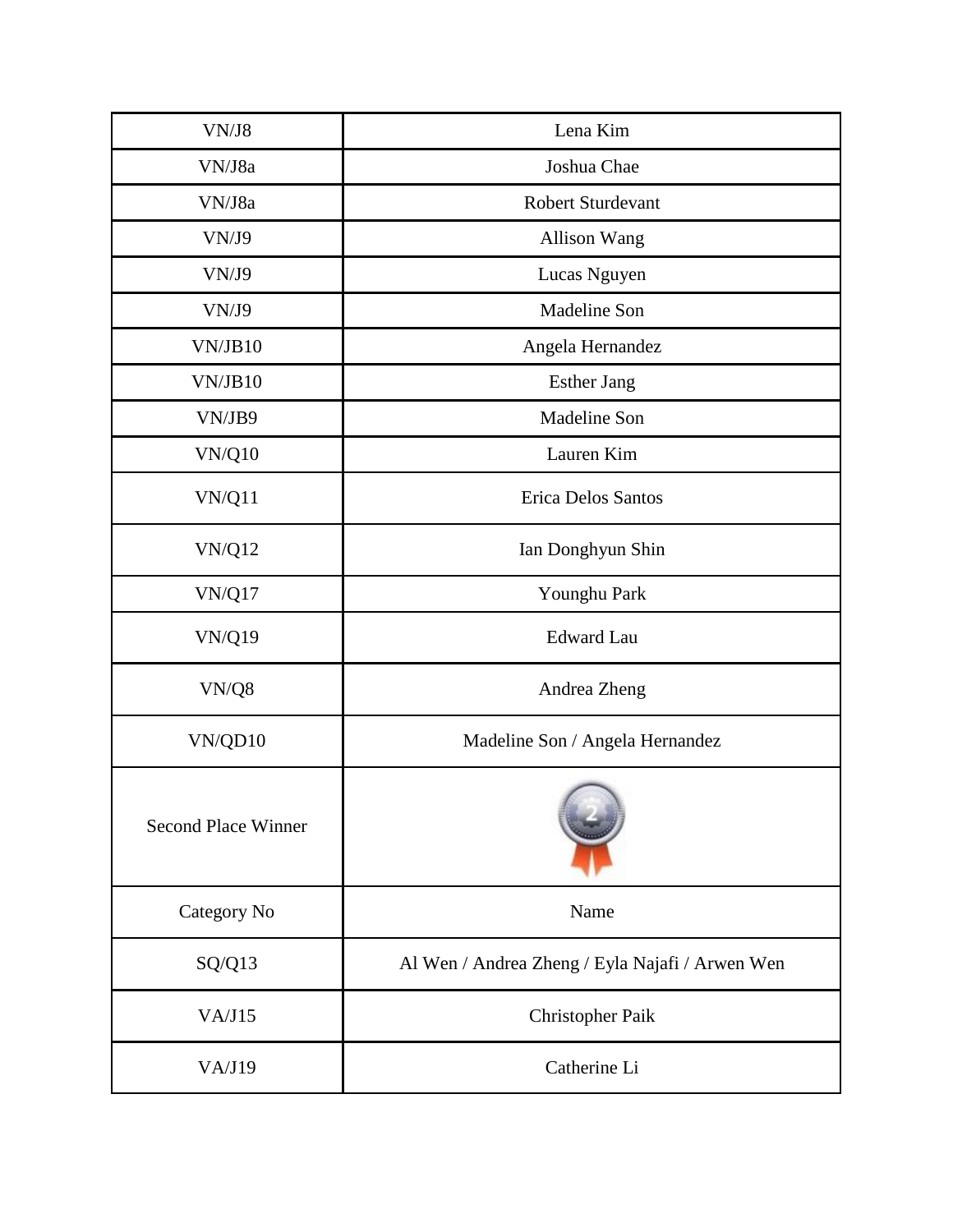| <b>VA/Q12</b> | Elsie Lin           |
|---------------|---------------------|
| VC/E12        | Jun Ian             |
| VC/E19        | Tevin K. Pak        |
| VC/E9         | Zachary Tsai        |
| VC/EB/12      | Nadya Li            |
| VC/EB9        | Elliot Yun          |
| VC/J12        | Yoo Jin Lee         |
| VC/J12a       | Nathan Vuong        |
| VC/J12a       | <b>Timothy Chen</b> |
| VC/J13        | John Kim            |
| VC/J15        | Helen Ku            |
| VC/J15        | <b>Josh Park</b>    |
| VC/Q15        | Daniel Hui          |
| VC/Q15        | James Choi          |
| $\rm VC/Q19$  | Derek Van Delden    |
| VC/Q9         | Roy Baek            |
| VC/QB15       | Irene So            |
| VN/E10        | Nicole Wang         |
| VN/E11        | Yujin Lim           |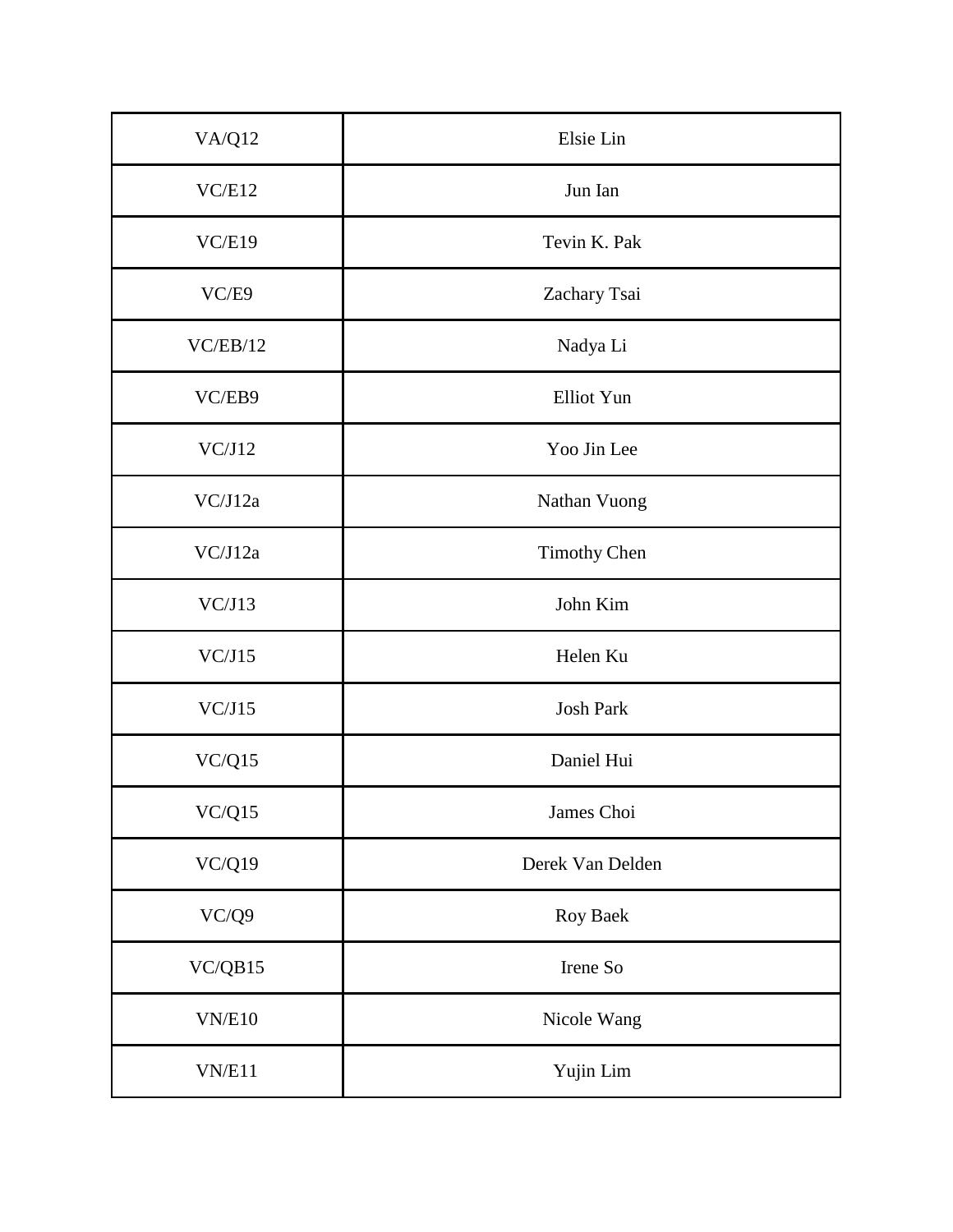| VN/E12                                                            | Christopher Kim |
|-------------------------------------------------------------------|-----------------|
| VN/E7a                                                            | Angelina Gai    |
| $\ensuremath{\text{VN}}\xspace/\ensuremath{\text{E8}}\xspace$     | Ariana Lee      |
| VN/E8                                                             | Peter Cho       |
| VN/E8a                                                            | Isaac Lee       |
| VN/EM13                                                           | Yeyoung Ju      |
| VN/J10                                                            | Jacob Kwon      |
| $\ensuremath{\text{VN}}\xspace/\ensuremath{\text{J}}\xspace\, 10$ | Nathan Hwang    |
| VN/J11                                                            | Henry Tan       |
| VN/J11                                                            | Inhee Lee       |
| VN/J11                                                            | Phoebe Wang     |
| VN/J11                                                            | Seo Jin Lee     |
| VN/J11a                                                           | Annie Min       |
| VN/J12                                                            | Karis Haeun Yun |
| VN/J13                                                            | Seoyoung Lee    |
| $\ensuremath{\text{VN}}\xspace/\ensuremath{\text{J}}7$            | Chloe Liu       |
| VN/J8                                                             | Isabelle Lee    |
| VN/J8                                                             | Victoria Chun   |
| VN/J8a                                                            | Eyla Najafi     |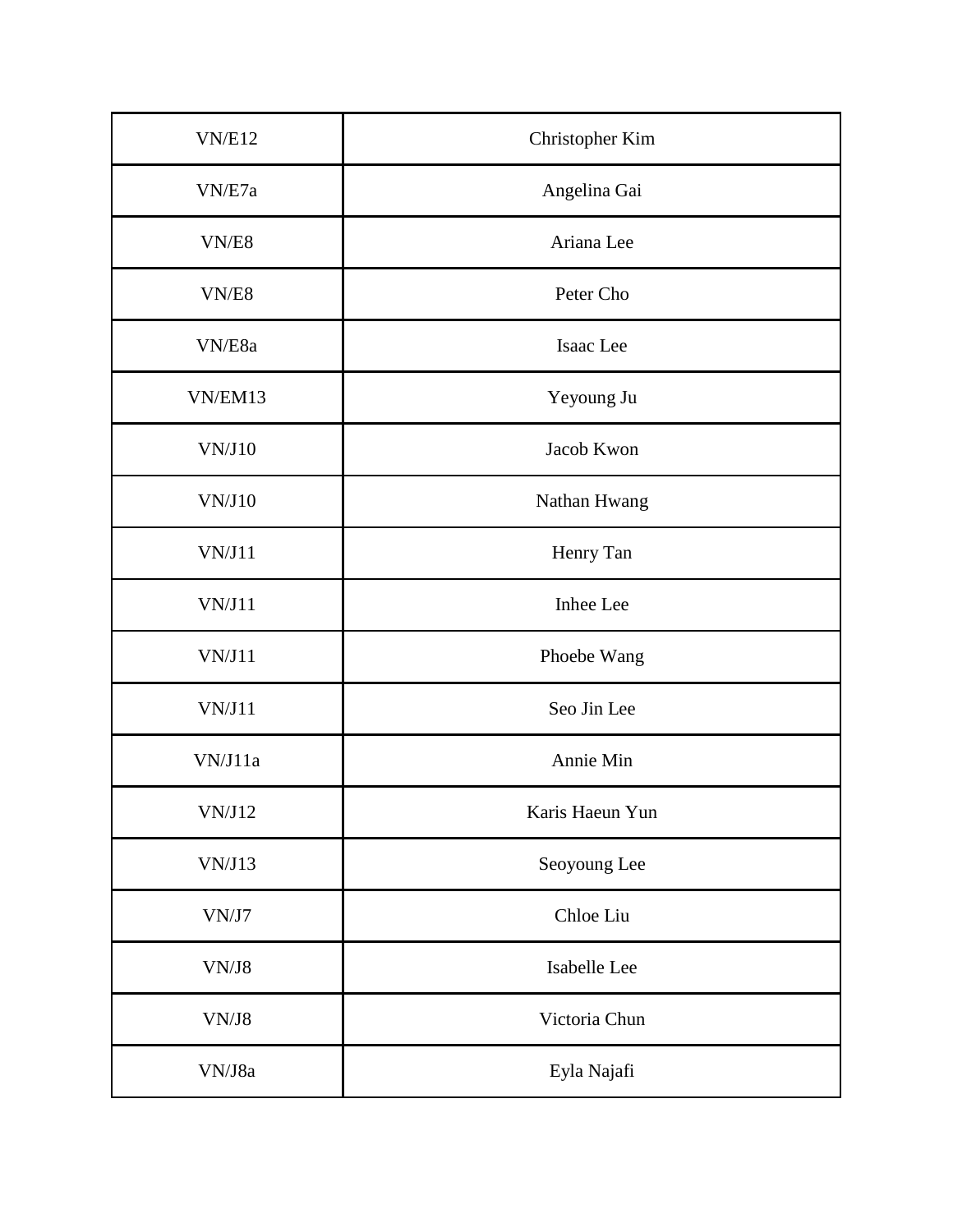| VN/J9         | Reina Lee                        |
|---------------|----------------------------------|
| VN/J9         | Sebastian Sumrit                 |
| VN/JB13       | Joseph Yu                        |
| <b>VN/Q12</b> | Andrew Lee                       |
| <b>VN/Q12</b> | Kevin Joseph Hwang               |
| <b>VN/Q13</b> | <b>Esther Jung</b>               |
| VN/Q14        | Amy Jia                          |
| VN/Q14        | Amy Moon                         |
| VN/Q14        | Darbin Lee                       |
| VN/Q15        | Seung Min Han                    |
| VN/Q15        | Seyoung Seo                      |
| <b>VN/Q16</b> | Harrison Min                     |
| <b>VN/Q16</b> | Yeonjeong Chu                    |
| VN/QB11       | An Pham                          |
| VN/QB12       | Ronica Cheng                     |
| VN/QB17       | Younghu Park                     |
| VN/QD10       | Andrea Zheng / Miqi Lin          |
| VN/QD16       | Joshua Paik / Seung Min Han      |
| VN/QD19       | Kristen Lau / Erica Delos Santos |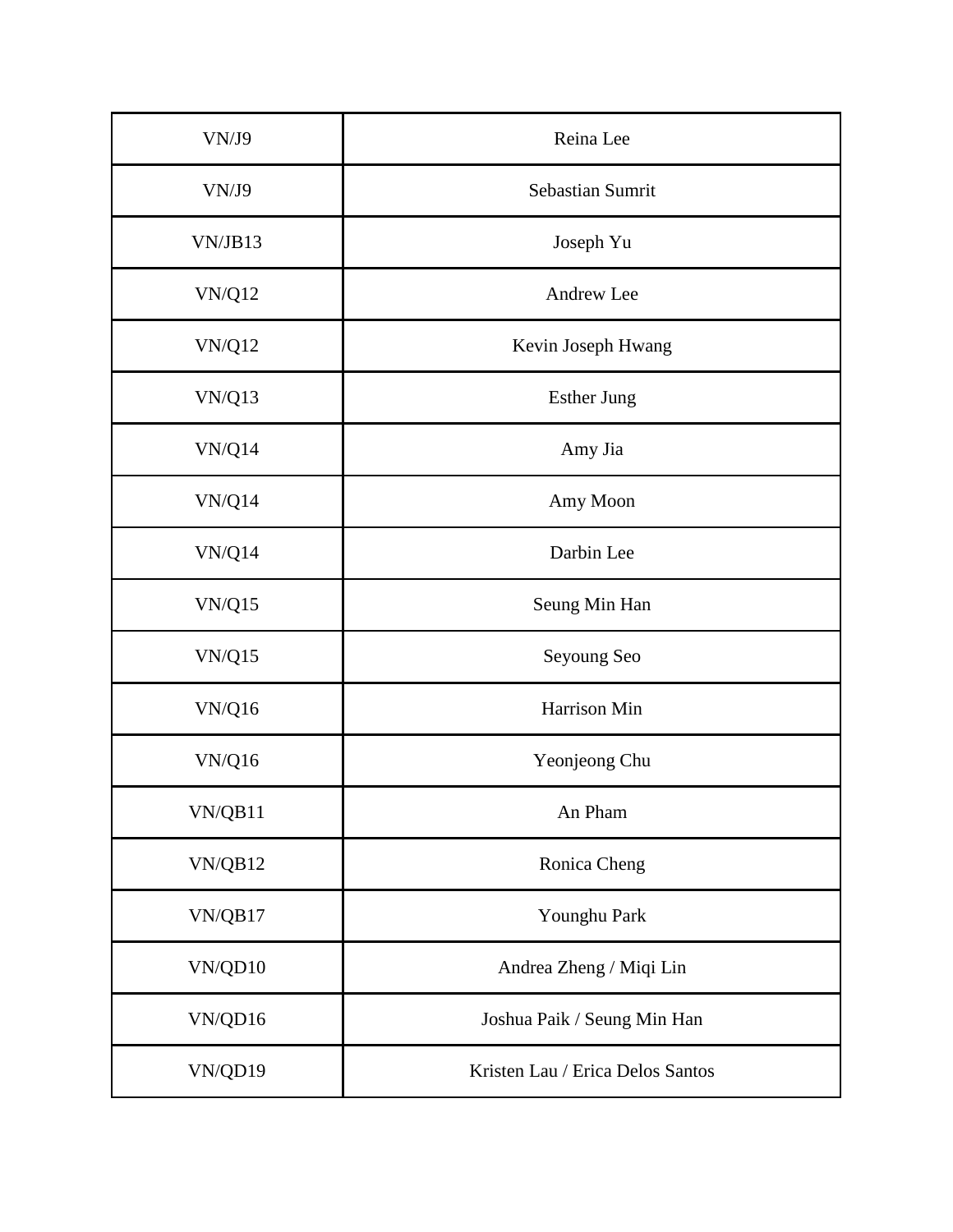| Third Place Winner                                               |                      |
|------------------------------------------------------------------|----------------------|
| Category No                                                      | Name                 |
| VA/J12                                                           | Hannah Kim           |
| VC/E12                                                           | Victoria Yoo         |
| VC/J12                                                           | Sean Kim             |
| VC/J15                                                           | Jonathan Kim         |
| VC/J15a                                                          | Ji Lu                |
| VN/E15                                                           | Angela Park          |
| VN/E7a                                                           | Eason Wu             |
| VN/E7a                                                           | Matthew Poberezhskiy |
| VN/E8a                                                           | Miqi Lin             |
| VN/E9a                                                           | Clara Chung          |
| $\ensuremath{\text{VN}}\xspace/\ensuremath{\text{J}}\xspace10$   | Kaitlin Chow         |
| $\ensuremath{\text{VN}}\xspace/\ensuremath{\text{J}}\xspace\,11$ | Injoon Baek          |
| VN/J11a                                                          | Al Wen               |
| VN/J11a                                                          | Hamin Lee            |
| VN/J12                                                           | Caitlin Lee          |
| VN/J13                                                           | Alex Chu             |